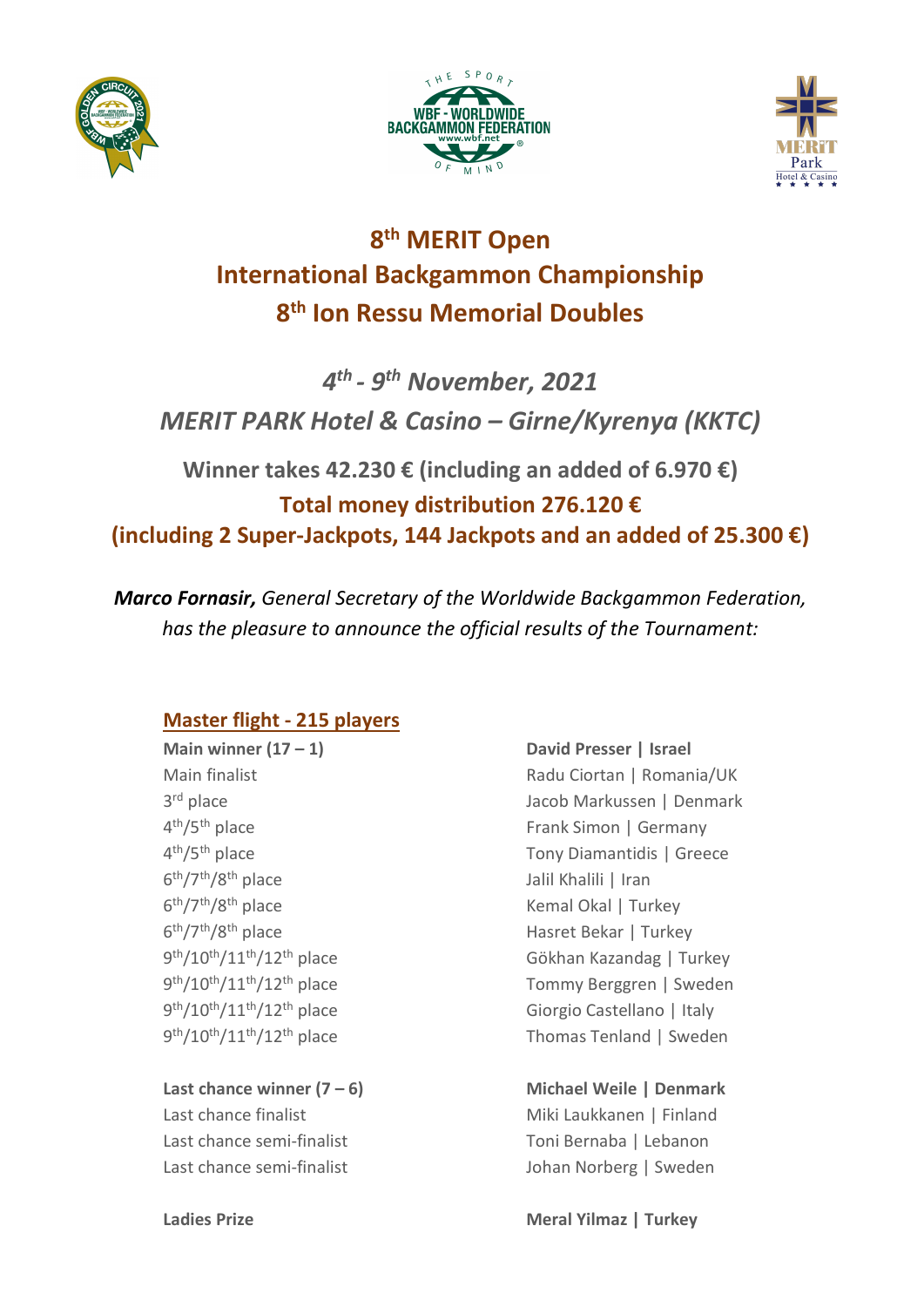





#### **Master Doubles Championship – 96 teams**

**Doubles winners (9 – 0) Sergey Erokhin | Russia / Tim Line | UK** Doubles finalists Hans Liby / Dagfinn Snarheim | Norway Doubles semi-finalists Vasily Chemokhonenko | Russia / Ruslan Mialeshko | Belarus Doubles semi-finalists Ozan Özgür / Fuat Hakan Uncuoglu | Turkey

### **Intermediate flight - 100 players**

**Last chance winner (7 – 4) Ramazi Ukleba | Georgia**

#### **Super-Jackpot 1 - 32 players**

#### **Super-Jackpot 2 - 32 players**

#### **Main winner (13 – 12) Kanan Hasanzada | Azerbaijan**

Main finalist **Florin Chelaru | Romania** 3rd place Andrii Nesterov | Ukraine 4<sup>th</sup>/5<sup>th</sup> place Serkan Koç | Turkey 4th/5th place Umut Aras | Turkey 6<sup>th</sup>/7<sup>th</sup>/8<sup>th</sup> place Heorhii Tsuleiskiri | Georgia/Ukraine 6<sup>th</sup>/7<sup>th</sup>/8<sup>th</sup> place Berkan Kalender | Turkey 6<sup>th</sup>/7<sup>th</sup>/8<sup>th</sup> place Lise Nielsen | Denmark

Last chance finalist Cemalettin Karakütük | Turkey Last chance semi-finalist **Pim van Haastert | The Netherlands** Last chance semi-finalist Elena Gromenkova | Russia

**Ladies Prize Lise Nielsen | Denmark**

**Winner (11 - 0) Fabrizio Lo Surdo | Italy** Finalist **Platon Tserliagkos | Greece/UK** Semi-finalist Alexandru Pascu | Romania/UK Semi-finalist **Kimon Papachristopoulos | Germany** 

**Winner (12 - 1) Mahir Kasuto | Turkey** Finalist Johan Huyck | Belgium Semi-finalist **Aleksei Barchenkov | Russia** Semi-finalist Shay Asraff | USA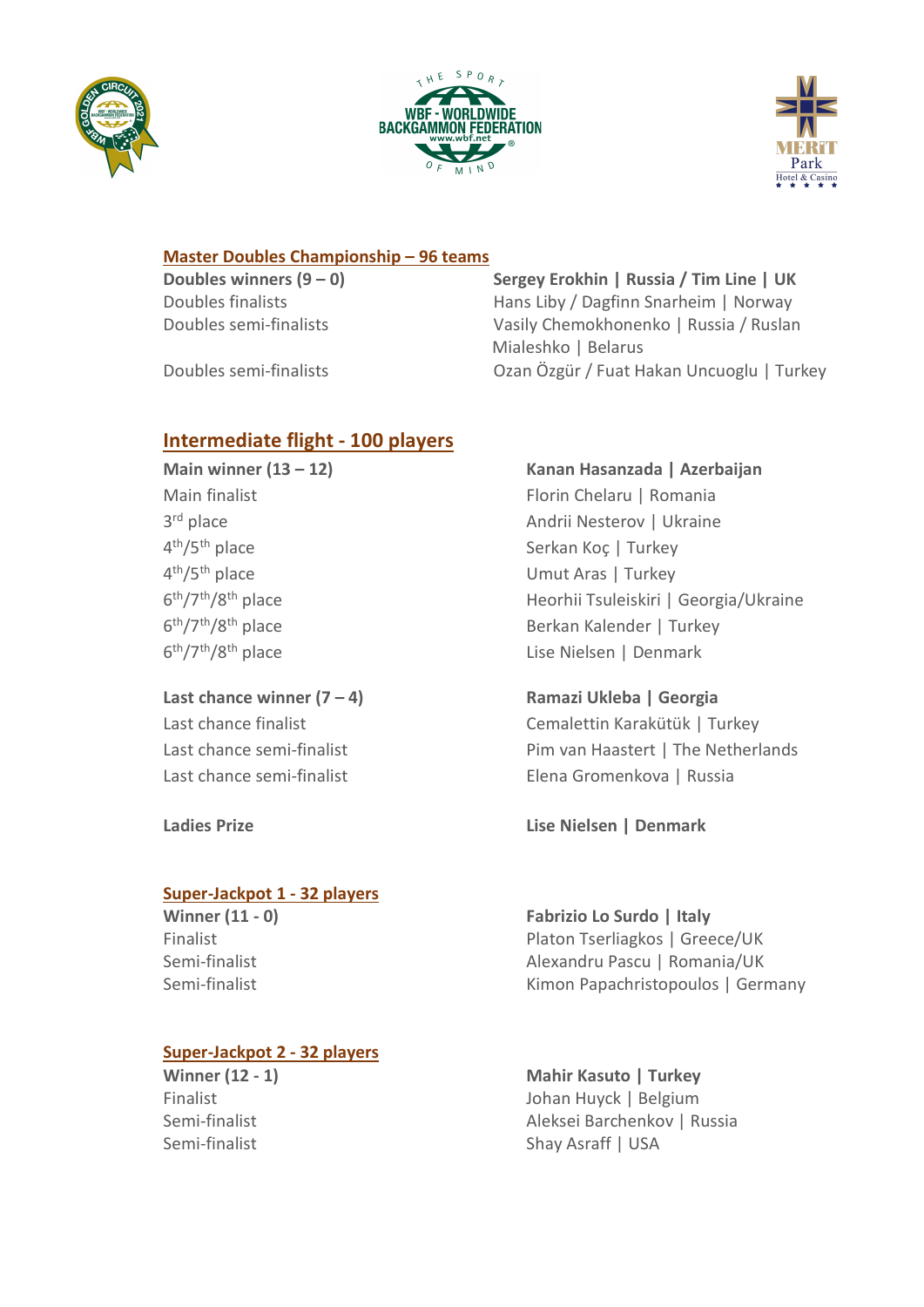





#### **Ladies Tournament - 30 players**

#### **Warm-up 869BG - 189 players**

#### **Super-Speedgammon - 64 players**

#### **Speedgammon - 128 players**

#### **One Point Match© - 256 players**

#### **Mochy's Quiz - 82 players**

**Winner (11 - 4) Reyhan Gemici | Turkey** Finalist Elena Gromenkova | Russia Semi-finalist Eva Zizkova | Czech Republic Semi-finalist Maria Bonke | Denmark

**Winner (8 - 6) Onur Vurur | Turkey**

Finalist Kaj Damgaard Nielsen | Denmark Semi-finalist Mehrdad Jeiran Zadeh | Iran Semi-finalist Semi-finalist Sahin Timurcan | Turkey

**Winner (5 - 0) Benjamin "Ben" Friesen | USA** Finalist Giorgio Castellano | Italy Semi-finalist **Johan Huyck | Belgium** Semi-finalist **Haris Christidis | Greece** 

#### **Winner (5 - 0) Toni Bernaba | Lebanon** Finalist Yuri Akopov | Russia Semi-finalist **Yuri Akopov | Russia** Semi-finalist Alexandru Pascu | Romania/UK

# **Winner Thomas Rebelo | Canada**

Finalist Hikmet Tunç | Turkey Semi-Finalist **Klaus Switon | Denmark** Semi-Finalist **Henrik Sorel | Denmark** 

**Best speaker ex aequo Zdenek Zizka | Czech Republic Shahab Ghodsi | Iran/Norway Winner Giorgio Castellano | Italy** Finalist Oleksandr Grin | Ukraine